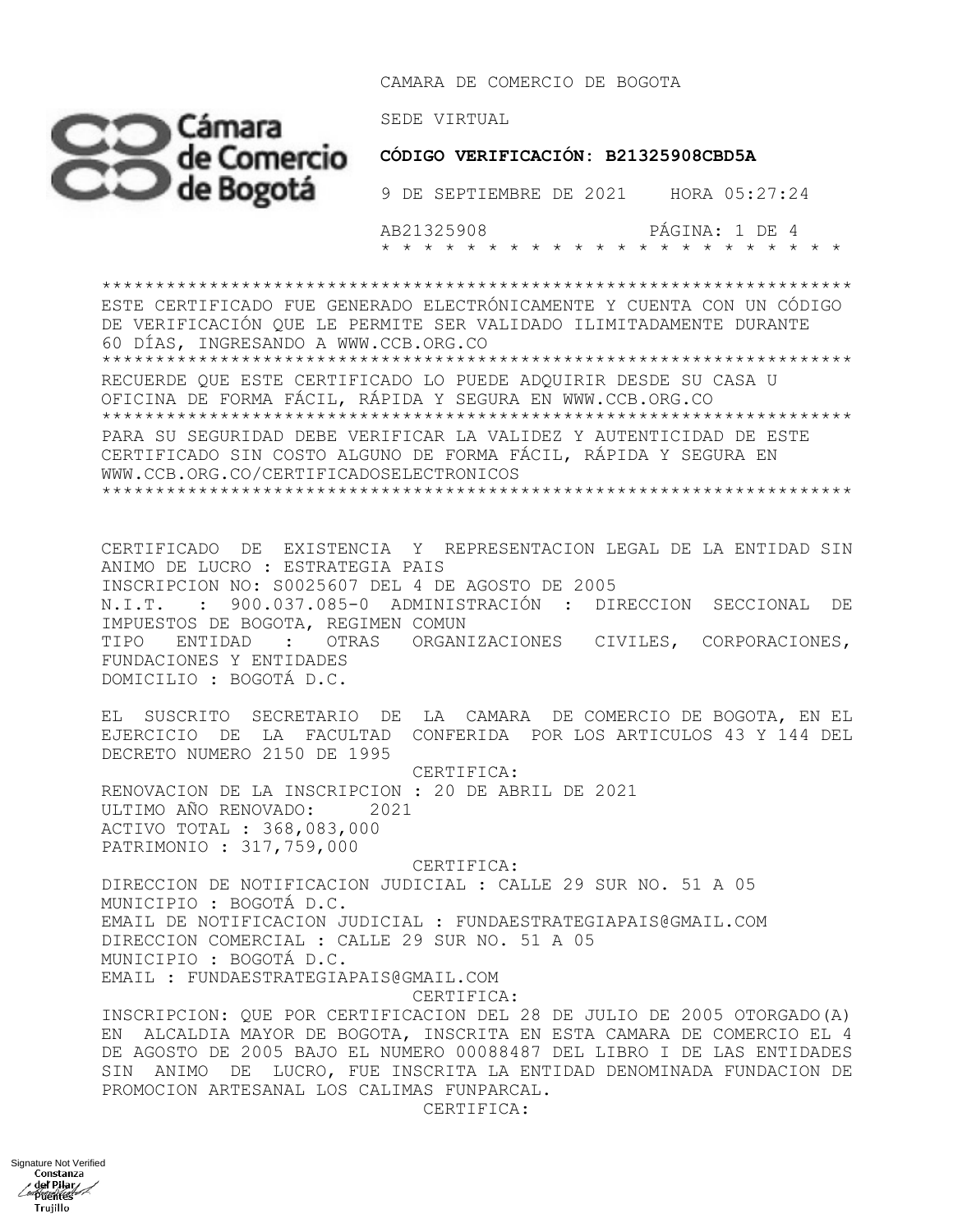QUE POR ACTA NO. 0000001 DE ASAMBLEA DE ASOCIADOS DEL 18 DE MAYO DE 2008, INSCRITA EL 5 DE JUNIO DE 2008 BAJO EL NÚMERO 00138478 DEL LIBRO I DE LAS ENTIDADES SIN ANIMO DE LUCRO, LA ENTIDAD CAMBIO SU NOMBRE DE: FUNDACION DE PROMOCION ARTESANAL LOS CALIMAS FUNPARCAL POR EL DE: FUNDACION DE PROMOCION SOCIAL LOS CALIMAS FUNPARCAL.

QUE POR ACTA NO. 0004 DE ASAMBLEA DE ASOCIADOS DEL 30 DE AGOSTO DE 2010, INSCRITA EL 17 DE SEPTIEMBRE DE 2010 BAJO EL NÚMERO 00179521 DEL LIBRO I DE LAS ENTIDADES SIN ANIMO DE LUCRO, LA ENTIDAD CAMBIO SU NOMBRE DE: FUNDACION DE PROMOCION SOCIAL LOS CALIMAS FUNPARCAL POR EL DE: FUNDACION DE PROMOCION SOCIAL LOS CALIMAS FUNPROSCA SIGLA FUNPROSCA.

QUE POR ACTA NO. 12 DE ASAMBLEA GENERAL DEL 30 DE NOVIEMBRE DE 2015, INSCRITA EL 4 DE ENERO DE 2016 BAJO EL NÚMERO 00257445 DEL LIBRO I DE LAS ENTIDADES SIN ANIMO DE LUCRO, LA ENTIDAD CAMBIO SU NOMBRE DE: FUNDACION DE PROMOCION SOCIAL LOS CALIMAS FUNPROSCA SIGLA FUNPROSCA POR EL DE: ESTRATEGIA PAIS.

 CERTIFICA: QUE DICHA ENTIDAD OBTUVO SU PERSONERIA JURIDICA NUMERO : 3056 EL 24 DE SEPTIEMBRE DE 1971, OTORGADA POR: MINISTERIO DE JUSTICIA Y DEL DERECHO CERTIFICA:

ENTIDAD QUE EJERCE LA FUNCION DE INSPECCION, VIGILANCIA Y CONTROL: ALCALDIA MAYOR DE BOGOTA

CERTIFICA:

# REFORMAS:

DOCUMENTO NO. FECHA ORIGEN **EXAMPLE SECHA NO.INSC.** 0000001 2007/07/15 JUNTA DIRECTIVA 2007/08/02 00124291 0000001 2008/05/18 ASAMBLEA DE ASOCIADOS 2008/06/05 00138478 001 2010/06/14 ASAMBLEA GENERAL 2010/07/19 00176378 0004 2010/08/30 ASAMBLEA DE ASOCIADOS 2010/09/17 00179521 6 2011/01/20 ASAMBLEA GENERAL 2011/02/23 00185593 12 2015/11/30 ASAMBLEA GENERAL 2016/01/04 00257445 003 2018/07/16 ASAMBLEA GENERAL 2018/07/23 00307365

CERTIFICA:

VIGENCIA: QUE EL TERMINO DE DURACION DE LA ENTIDAD ES INDEFINIDO CERTIFICA:

OBJETO SOCIAL: OBJETO Y ACTIVIDADES. LA FUNDACIÓN ESTRATEGIA PAÍS TIENE COMO OBJETIVO, VELAR POR LA PROTECCIÓN DEL DERECHO INTERNACIONAL HUMANITARIO (D.H.I), PARA LA AYUDA DE LOS NIÑOS, NIÑAS Y ADOLESCENTES, SUS FAMILIAS Y CUALQUIER PERSONA A NIVEL INDIVIDUAL, SU MEDIO SOCIAL AFECTADO CON CUALQUIER VIOLACIÓN DE SUS DERECHOS, ADEMÁS SE TRABAJARÁ POR SUPERAR LAS CAUSAS ESTRUCTURALES DE LA POBREZA, PARA PROMOVER LA CREACIÓN DE UNA SOCIEDAD MÁS JUSTA, MÁS HUMANA Y MÁS PRÓSPERA, A TRAVÉS DE LA PRESTACIÓN DIRECTA O INDIRECTA DE SERVICIOS DE PROMOCIÓN Y PREVENCIÓN, CONSULTORÍAS, CONVENIOS, ASESORÍAS, PROVEEDURÍAS, INTERVENTORIAS, COMERCIALIZACIÓN, DISTRIBUCIÓN, ELABORACIÓN DE DISEÑOS, CONSTRUCCIÓN DE OBRAS CIVILES, DISEÑO Y EJECUCIÓN DE PROYECTOS, PLANES Y PROGRAMAS EN LAS ÁREAS DE SALUD, EDUCACIÓN, CULTURA, RECREACIÓN, DEPORTES, ARTESANÍAS, INGENIERÍA CIVIL, ARQUITECTURA, DESARROLLO Y PARTICIPACIÓN COMUNITARIA Y TODO LO RELACIONADO CON LOS DIFERENTES GREMIOS EXISTENTES A NIVEL NACIONAL E INTERNACIONAL, DIRIGIDA A POBLACIÓN DESPLAZADA, MADRES CABEZA DE FAMILIA, NIÑOS, JÓVENES, ADULTOS, POBLACIÓN DE LA TERCERA EDAD, COMUNIDAD EN GENERAL Y A PERSONAS JURÍDICAS DEL ORDEN LOCAL, MUNICIPAL, DISTRITAL, DEPARTAMENTAL, REGIONAL, NACIONAL E INTERNACIONAL ADEMÁS DE LAS SIGUIENTES: A) LA FORMACIÓN QUE CAPACITE A LAS PERSONAS DESPROTEGIDAS PARA EL EJERCICIO DE SUS DERECHOS Y EL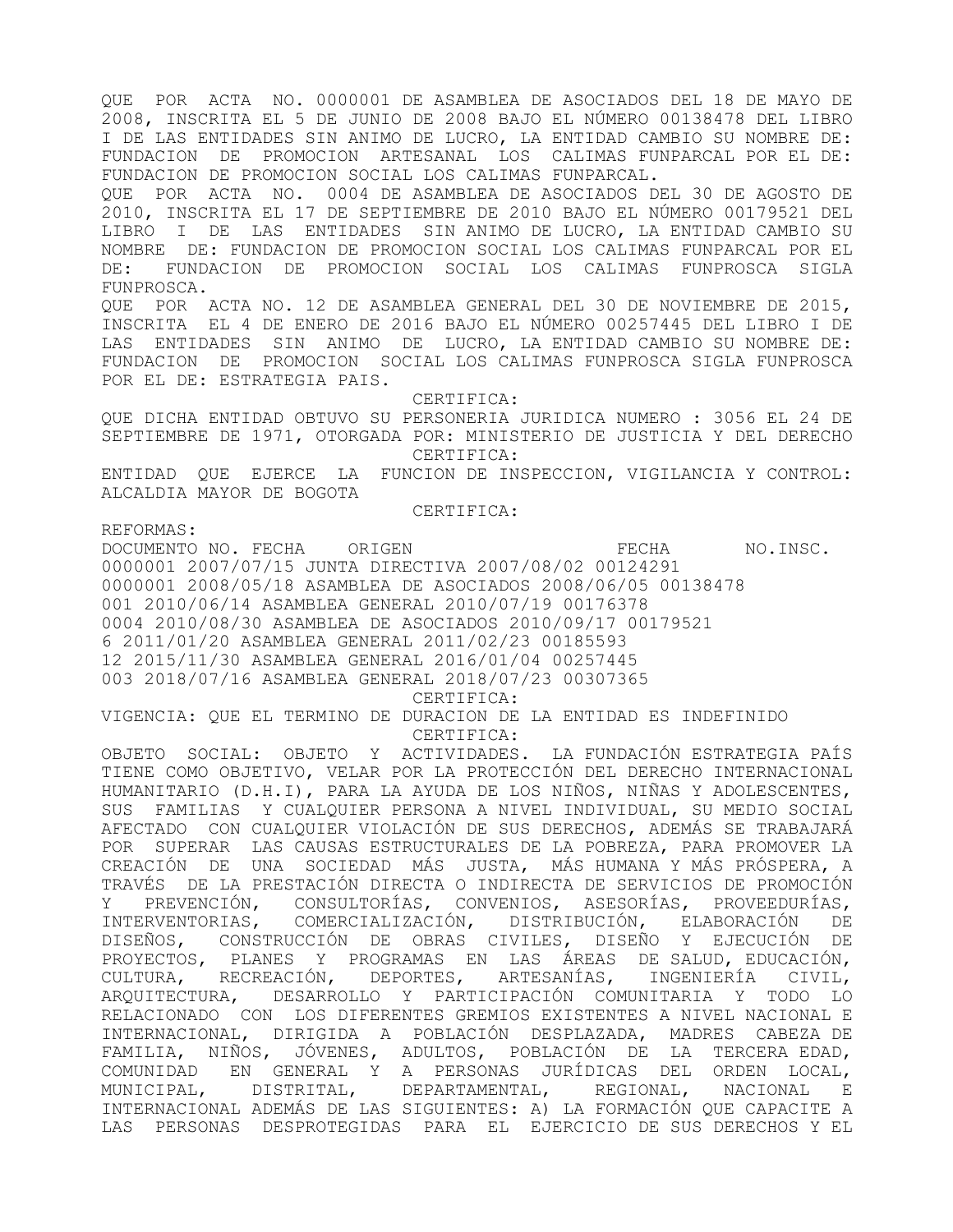# CO Cámara CAMARA DE COI

CAMARA DE COMERCIO DE BOGOTA

 **CÓDIGO VERIFICACIÓN: B21325908CBD5A**

 9 DE SEPTIEMBRE DE 2021 HORA 05:27:24 AB21325908 PÁGINA: 2 DE 4 \* \* \* \* \* \* \* \* \* \* \* \* \* \* \* \* \* \* \* \* \* \*

CABAL CUMPLIMIENTO DE SUS OBLIGACIONES COMO UN ENTE SOCIAL, ACTIVO Y PARTICIPATIVO. LA FUNDACIÓN TIENE POR OBJETO LA EDUCACIÓN FORMAL E INFORMAL, AGRUPAR A PROFESORADO Y ALUMNADO QUE REUNIENDO LAS CARACTERÍSTICAS ESENCIALES ESTÉN MANEJADOS SOBRE UNA BASE DE ESTRICTA MORALIDAD QUE CONSTITUYE UNA VERDADERA GARANTÍA PARA LA FUNDACIÓN, ADEMÁS SE DEDICARÁ A DICTAR CHARLAS DE INDUCCIÓN, SENSIBILIZACIÓN E INFORMACIÓN DE LOS PROYECTOS A GESTIONAR Y A EJECUTAR. B) LA CREACIÓN DE CONVENIOS CON PERSONAS NATURALES O JURÍDICAS Y ENTIDADES CUYOS FINES CONTRIBUYAN EFICAZMENTE A LA REALIZACIÓN DEL OBJETO SOCIAL DE LA FUNDACIÓN. C) VINCULAR AL TURISTA NACIONAL O INTERNACIONAL, POBLACIÓN VULNERABLE, DESPLAZADOS, MADRES CABEZA DE FAMILIA Y POBLACIÓN DE LA TERCERA EDAD, PARA PROMOCIONAR EL ARTE COLOMBIANO. D) EL DESARROLLO DE ACTIVIDADES EN BENEFICIO DE SUS INTEGRANTES. E) LA PROMOCIÓN DE VIVIENDA SOCIAL PARA ALUMNOS, EXALUMNOS, PROFESORES, EXPROFESORES, INTEGRANTES DE LA FUNDACIÓN, POBLACIÓN VULNERABLE, DESPLAZADOS, MADRES CABEZA DE FAMILIA Y POBLACIÓN DE LA TERCERA EDAD Y EN GENERAL. F) EL ESTÍMULO DE LA ECONOMÍA SOLIDARIA Y DE FORMAS ASOCIATIVAS. G) EL ESTABLECIMIENTO DE PLANES Y PROGRAMAS SISTEMÁTICOS PARA EL FOMENTO DEL EMPLEO. H) ESTABLECER DEPENDENCIAS DENTRO DE SU ORGANIZACIÓN TENDIENTES A CONSEGUIR LOS MAYORES BENEFICIOS PARA LA FUNDACIÓN. I) GESTIONAR Y EJECUTAR PLANES, PROYECTOS Y PROGRAMAS DE LOS DIFERENTES PLANES DE DESARROLLO Y SIMILARES A NIVEL LOCAL, MUNICIPAL, DISTRITAL, DEPARTAMENTAL, REGIONAL, NACIONAL E INTERNACIONAL Y PARTICIPAR EN LA PRIORIZACIÓN DE TOMA DE DECISIONES Y DISTRIBUCIÓN DE RECURSOS. J) PARTICIPAR EN LOS PROCESOS DE DIAGNÓSTICO PROGRAMACIÓN, CONTROL SOCIAL, VEEDURÍA, Y EVALUACIÓN DE LOS DERECHOS EN TODOS LOS ÁMBITOS. K) PROMOVER LA DEFENSA Y FORTALECIMIENTO DE LA SALUD PÚBLICA A NIVEL LOCAL, MUNICIPAL, DISTRITAL, DEPARTAMENTAL, REGIONAL, NACIONAL E INTERNACIONAL A LA POBLACIÓN VULNERABLE, DESPLAZADOS, MADRES CABEZA DE FAMILIA, NIÑEZ Y POBLACIÓN DE LA TERCERA EDAD GESTIONANDO Y EJECUTANDO LA INCLUSIÓN DE PLANES, PROGRAMAS, ESTRATEGIAS, PROYECTOS, Y PARTICIPACIÓN EN LA PRIORIZACION DE TOMA DE DECISIONES Y DISTRIBUCIÓN DE RECURSOS, PARA QUE BAJO LAS FORMALIDADES REQUISITOS Y PROCEDIMIENTOS ESTABLECIDOS EN LAS DISPOSICIONES LEGALES SEA FINANCIADO Y COFINANCIADO EN LOS ÁMBITOS A NIVEL LOCAL, MUNICIPAL, DISTRITAL, DEPARTAMENTAL, REGIONAL, NACIONAL E INTERNACIONAL, PARTICIPANDO PRIORITARIAMENTE EN LOS PROGRAMAS DE ATENCIÓN PREVENTIVA, FAMILIAR, EXTRAHOSPITALARIA Y DE CONTROL DEL MEDIO AMBIENTE CONCERTANDO Y COORDINANDO CON LAS DEPENDENCIAS DEL SISTEMA GENERAL DE SALUD Y CON LAS INSTITUCIONES PÚBLICAS Y PRIVADAS DE OTROS SECTORES, TODAS LAS ACTIVIDADES DE ATENCIÓN A LAS PERSONAS Y AL MEDIO AMBIENTE QUE SE VAYAN A REALIZAR EN EL ÁREA DE INFLUENCIA CON LOS DIFERENTES ORGANISMOS O ENTIDADES DE SALUD. I) LA CREACIÓN DE SEMINARIOS, TALLERES, CONFERENCIAS, FOROS, MESAS REDONDAS, PANELES, CON EL PROPÓSITO DE DIVULGAR Y ESTABLECER ESTRATEGIAS QUE INCREMENTEN,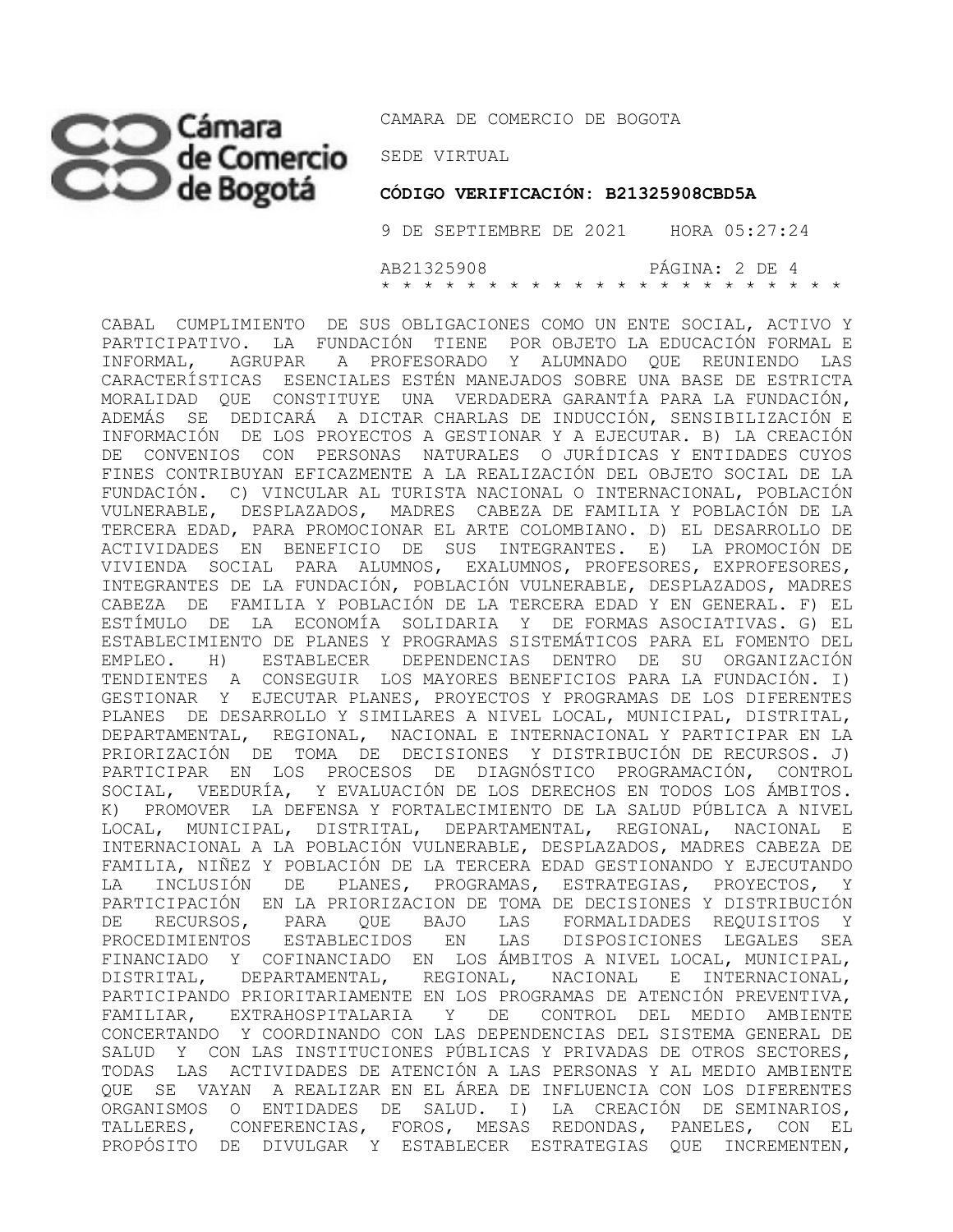MEJOREN Y FORTALEZCAN LA FORMACIÓN DE LÍDERES QUE IRÁN A ARRAIGAR PRINCIPIOS Y VALORES EN EL INDIVIDUO CON LA COBERTURA QUE INCLUYA TEMAS TALES COMO ARTESANÍAS, SALUD, MEDIO AMBIENTE, RECREACIÓN, DEPORTES, LA FAMILIA, LA SOCIEDAD Y EL ENTORNO LABORAL, DIRIGIDO A LA POBLACIÓN VULNERABLE, DESPLAZADOS, MADRES CABEZA DE FAMILIA, NIÑEZ Y POBLACIÓN DE LA TERCERA EDAD A FIN DE LOGRAR UNA ALTERNATIVA. M) REALIZAR CONTRATOS DE OBRA CIVIL, LA PRESTACIÓN DE SERVICIOS, ASESORÍAS, CONSULTORÍAS Y EJECUCIÓN D CONTRATOS EN EL CAMPO DE LA ARQUITECTURA, EL EJERCICIO TÉCNICO COMERCIAL EN TODOS LOS ACTOS PLENOS DE LA INGENIERÍA CIVIL, CONSTRUCCIÓN, PLANEAMIENTO, INTERVENTORIAS, FINANCIAMIENTO, COFINANCIAMIENTO, DISEÑO, FABRICACIÓN Y MONTAJE Y MANTENIMIENTO DE TODO TIPO DE ESTRUCTURAS METÁLICAS AFINES DE TODA CLASE DE INMUEBLES, ESTABLECIMIENTOS DE CENTROS EDUCATIVOS, COMPRA Y VENTA DE EQUIPOS RELACIONADOS CON LA CONSTRUCCIÓN. N) CONTRIBUIR A LA FORMACIÓN FÍSICA, ESPIRITUAL, MORAL Y PROMOVER POR MEDIO DEL DEPORTE LOS VALORES ESPIRITUALES, ÉTICOS EN EL SENTIDO CÍVICO Y DE AUTORIDAD EN NIÑOS, JÓVENES ADULTOS, Y ADULTOS MAYORES, A TRAVÉS DE CLUBES E INICIATIVAS DEPORTIVAS. O) IMPORTAR, EXPORTAR ELEMENTOS DE USO DIARIO, MUEBLES TANGIBLES, INTANGIBLES Y TODOS AQUELLOS QUE HAGAN PARTE DE DEL TRATADO DE LIBRE COMERCIO, Y EN ESPECIAL CON TEMAS DE EDUCACIÓN. P) DISEÑAR, EJECUTAR Y EVALUAR PROGRAMAS, PROYECTOS Y ACTIVIDADES DE PROYECCIÓN SOCIAL Y COMUNITARIA DESTINADAS AL FOMENTO DE LA MICROEMPRESA Y FAMIEMPRESA DE ALCANCE CIUDADANO DE LOS BENEFICIOS PROGRAMAS Y SERVICIOS DEL ESTADO EN TODOS SUS NIVELES, LA ERRADICACIÓN DE LA POBREZA INCLUYENDO LA FORMACIÓN PARA EL TRABAJO Y LA CONSOLIDACIÓN SOCIAL Y COMUNITARIA. Q) DISEÑAR, EJECUTAR Y EVALUAR PROGRAMAS, PROYECTOS Y ACTIVIDADES DE PROYECCIÓN SOCIAL Y COMUNITARIA DESTINADAS A LA CONSTRUCCIÓN, RECONSTRUCCIÓN Y DIVULGACIÓN DEL PATRIMONIO CULTURAL, NACIONAL, REGIONAL Y LOCAL. LA CULTURA POPULAR LA MEMORIA HISTÓRICA MORAL Y DOCUMENTAL Y TAMBIÉN LA EXPRESIÓN ARTÍSTICA DANZA TEATRO, AUDIOVISUALES, MÚSICA, PLÁSTICAS Y DEMÁS. R) LA PROMOCIÓN CONSOLIDACIÓN GARANTÍA Y RESTITUCIÓN DE LOS DERECHOS HUMANOS SOCIALES ECONÓMICOS Y AMBIENTALES. S) LA PARTICIPACIÓN DE CIUDADANOS Y EL CONTROL SOCIAL EN LOS CONTENIDOS DE LOS MEDIOS MASIVOS Y ALTERNATIVOS DE COMUNICACIÓN SOCIAL (VIDEO TV PRENSA AUDIOVISUAL TICS E INTERNET) Y LA FORMACIÓN DE LOS RECEPTORES Y TELEVIDENTES SOCIALES COMUNIDADES Y FAMILIARES PARA CONSTITUIR AUDIENCIAS CRITICAS Y LA UTILIZACIÓN DE DICHOS MIEMBROS PERA LA REALIZACIÓN AUDIOVISUAL RADIAL Y COMUNICACIONAL. T) PROCESOS DE GESTIÓN PARTICIPATIVA DE FACILITACIÓN DE LA PARTICIPACIÓN CIUDADANA Y SE LA RELACIÓN DEL SERVICIO ESTADO CIUDADANO. ACTIVIDADES PAR EL LOGRO DE SUS OBJETIVOS. EN DESARROLLO DE LO ANTERIOR LA FUNDACIÓN DE PROMOCION SOCIAL LOS CALIMAS "FUNPROSCA", PODRÁ EJECUTAR ACTIVIDADES COMERCIALES, OPERACIONALES, CONVENIOS, NEGOCIOS Y ACUERDOS QUE FUERAN NECESARIOS PARA EL CUMPLIMIENTO DE SU OBJETO SOCIAL Y SUS FINES ESTABLECIDOS, EN CONSECUENCIA PODRÁ: A) COMPRAR, VENDER, PERMUTAR, ENAJENAR, ADQUIRIR A CUALQUIER TITULO TODA CLASE DE BIENES MUEBLES O INMUEBLES, MATERIALES O INMATERIALES Y DARLOS O RECIBIRLOS EN PAGO. B) RECIBIR O ENTREGAR EN ARRIENDO O CUALQUIER OTRO TÍTULO PRENDARIO, INCLUYENDO EL LEASING TODA CLASE DE BIENES, MUEBLES E INMUEBLES, MATERIALES E INMATERIALES Y DARLOS O RECIBIRLOS EN PAGO. C) GRABAR, DESMEMBRAR, LIMITAR O RESOLVER EL DOMINIO DE SUS BIENES, MUEBLES O INMUEBLES, MATERIALES E INMATERIALES Y CELEBRAR CON RESPECTO DE CUALQUIER CLASE DE BIENES EL CONTRATO DE CENSO Y EL DE ANTICRESIS. ASÍ COMO TAMBIÉN MOVILIZAR BIENES MUEBLES. D) INVERTIR EN SERVICIO SOCIAL, RECREATIVO E INVESTIGATIVO A SUS ASOCIADOS U OTROS ENTES QUE CONCUERDEN CON SUS FINES. E) RECIBIR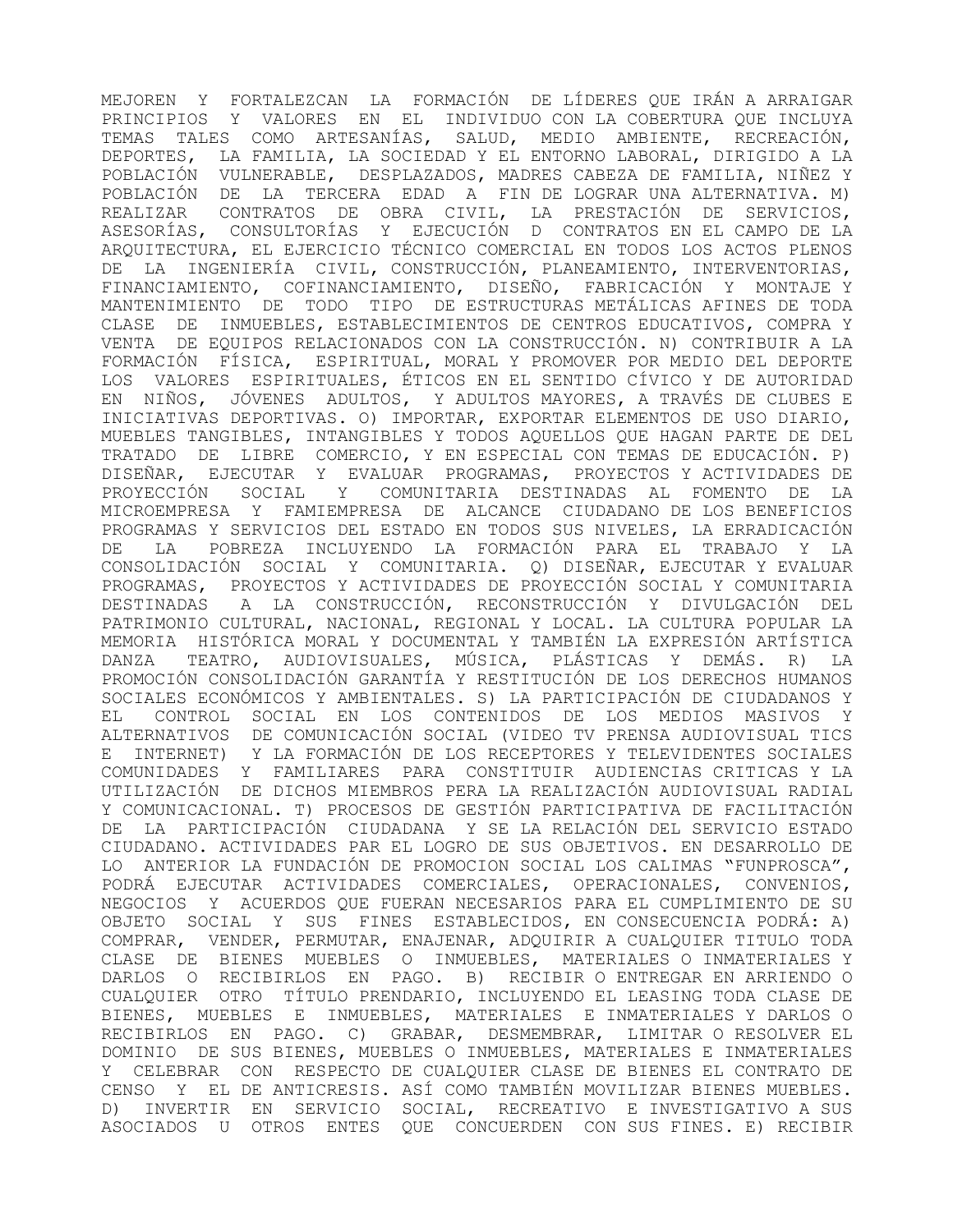# SEDE VIRTUAL

CAMARA DE COMERCIO DE BOGOTA

 **CÓDIGO VERIFICACIÓN: B21325908CBD5A**

 9 DE SEPTIEMBRE DE 2021 HORA 05:27:24 AB21325908 PÁGINA: 3 DE 4 \* \* \* \* \* \* \* \* \* \* \* \* \* \* \* \* \* \* \* \* \* \*

RECURSOS, ASESORÍAS Y DONACIONES DE ENTES NACIONALES E INTERNACIONALES ENTRE OTROS. F) EMITIR, GIRAR, ENDOSAR O GARANTIZAR EN CUALQUIER FORMA LA ADQUISICIÓN DE TÍTULOS, DESCARGAR, PROTESTAR TODA CLASE DE TÍTULOS VALORES Y DARLOS Y RECIBIRLOS EN PAGO. G) CELEBRAR CONTRATOS DE CAMBIO Y USUFRUCTO EN TODAS SUS MANIFESTACIONES LEGALES Y JURÍDICAS. H) ADQUIRIR DERECHOS SOBRE MARCAS, INSIGNIAS O PATENTES Y CELEBRAR CON RELACIÓN CON ELLOS CUALQUIER CLASE DE NEGOCIO JURÍDICO TOTAL O PARCIAL. I) PROMOVER, CREAR, FINANCIAR, TOTAL O PARCIAL O TOMAR PARTE EN OTRAS ENTIDADES SIN ÁNIMO DE LUCRO QUE COADYUVEN AL CUMPLIMIENTO DEL OBJETO Y FINES DE LA FUNDACIÓN, CUYO FIN SEA CONEXO, SIMILAR O COMPLEMENTARIO DEL SUYO PROPIO Y SI FUERAN NECESARIOS APORTES DE CUALQUIER CLASE DE BIENES Y DERECHOS, MUEBLES O INMUEBLE, MATERIALES O INMATERIALES. J) CELEBRAR TODA CLASE DE OPERACIONES CON ESTABLECIMIENTOS DE CRÉDITOS O ENTIDADES FINANCIERAS. K) PRODUCIR, ADQUIRIR, DISTRIBUIR, ENAJENAR O PRESTAR TODA CLASE DE SERVICIOS Y PRODUCTOS NECESARIOS CONVENIENTES PARA EL DESARROLLO DE SU OBJETO Y CUMPLIMIENTO DE SUS FINES. ESTABLECER O ADMINISTRAR LAS INSTALACIONES NECESARIAS. L) FORMAR PARTE DE ASOCIACIONES, AGREMIACIONES O FUNDACIONES DE CARÁCTER GREMIAL, SOCIAL, CÍVICO CULTURAL, INSTITUCIONAL Y HACER LOS APORTES QUE FUEREN NECESARIOS. M) PROMOVER, CREAR, PATROCINAR, FINANCIAR, COFINANCIAR, TOMAR PARTE EN CAMPAÑAS DE TIPO SOCIAL, INVESTIGACIONES, CURSOS, SEMINARIOS, CAPACITACIONES, CONGRESOS, FOROS, CIENTÍFICOS O ECOLÓGICOS. N) BRINDAR SERVIDOS EN EL ÁREA DEL TRANSPORTE: ASESORÍAS, PROYECTOS VIABLES DE APOYO LOGÍSTICO, TEÓRICO Y PRÁCTICO. O) DISEÑO, GESTIÓN, CONTROL, PROVEEDURÍA, COMERCIALIZACIÓN, DISTRIBUCIÓN, INTERVENTORA, INVESTIGACIÓN, ESTUDIO, PLANEACIÓN, PLANIFICACIÓN Y OBRAS COMPLEMENTARIAS, SISTEMAS Y SERVICIOS EN GENERAL EN TODAS LAS ÁREAS Y COMPLEMENTARIOS. P) IMPORTAR, COMPRAR O VENDER, ELEMENTOS RELACIONADO CON LAS ACTIVIDADES QUE SE PUEDAN REALIZAR NACIONAL O INTERNACIONAL. Q) CELEBRAR Y EJECUTAR EN CUALQUIER PARTE EN SU PROPIO NOMBRE, POR CUENTA DE TERCEROS Y EN PARTICIPACIÓN CON ELLOS TODA CLASE DE OPERACIONES, ACTOS, CONVENCIONES, O CONTRATOS CON CUALQUIER NATURALEZA, QUE SEAN CONVENIENTES O NECESARIOS PARA EL DESARROLLO PARA OBJETO DE LA FUNDACIÓN Y EL CUMPLIMIENTO DE SUS FINES. PARÁGRAFO. LA ENUMERACIÓN ANTERIOR ES ENUNCIATIVA; PERO NO TAXATIVA NI LIMITATIVA, PUES ES ENTENDIDO QUE LA FUNDACIÓN PUEDE Y DEBE REALIZAR TODAS LAS OPERACIONES QUE SEAN CONVENIENTES O NECESARIAS PARA EL DESARROLLO DE SU OBJETIVO. CERTIFICA:

ACTIVIDAD PRINCIPAL: 9499 (ACTIVIDADES DE OTRAS ASOCIACIONES N.C.P.)

ACTIVIDAD SECUNDARIA: 8559 (OTROS TIPOS DE EDUCACIÓN N.C.P.)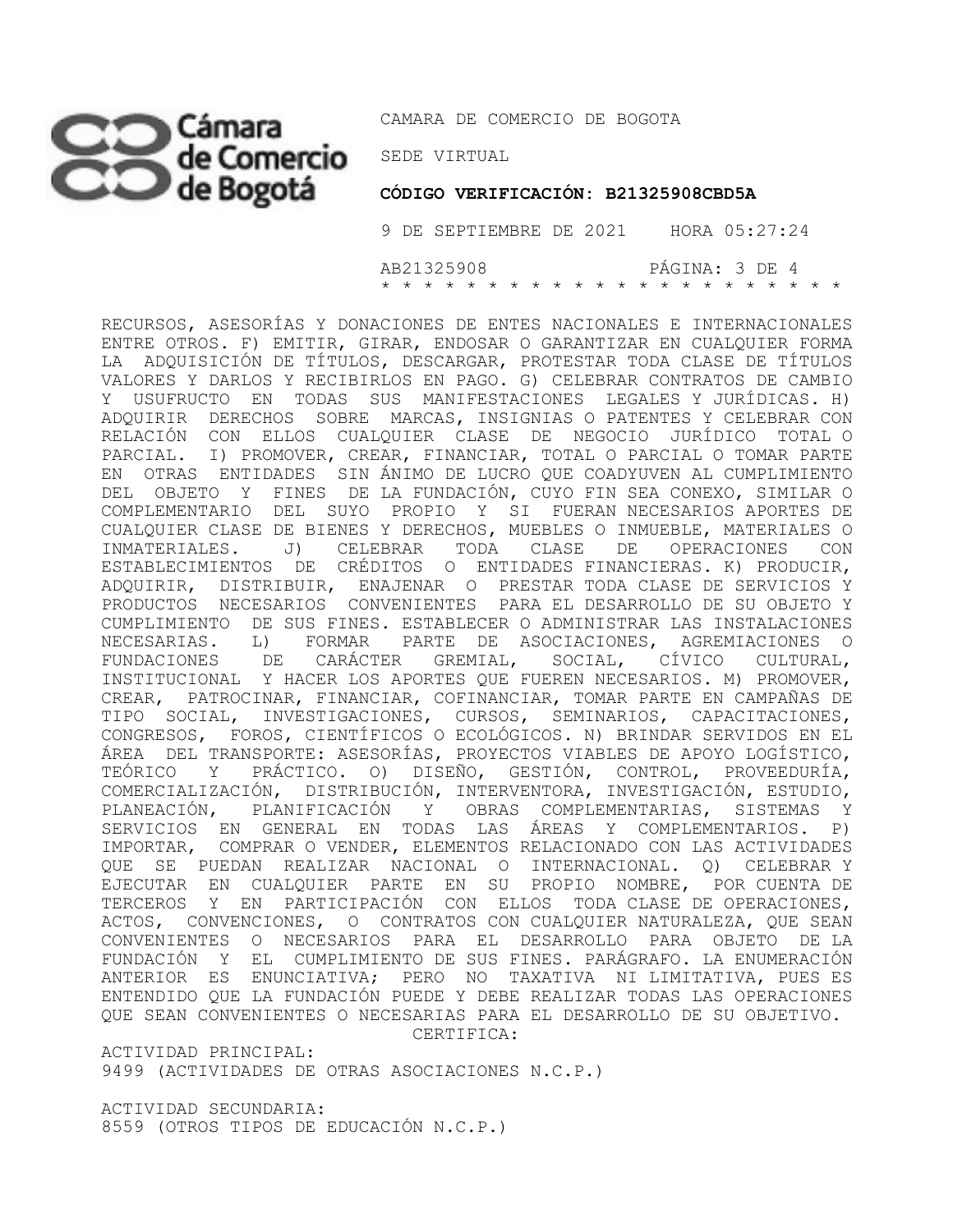OTRAS ACTIVIDADES: 5611 (EXPENDIO A LA MESA DE COMIDAS PREPARADAS) 8552 (ENSEÑANZA DEPORTIVA Y RECREATIVA) CERTIFICA: \$ 317.759.000,00 CERTIFICA: \*\* ORGANOS DE ADMINISTRACION \*\* QUE POR ACTA NO. 012 DE ASAMBLEA GENERAL DEL 12 DE DICIEMBRE DE 2017, INSCRITA EL 17 DE ENERO DE 2018 BAJO EL NUMERO 00298358 DEL LIBRO I DE LAS ENTIDADES SIN ANIMO DE LUCRO, FUE (RON) NOMBRADO (S): NOMBRE IDENTIFICACION MIEMBRO JUNTA DIRECTIVA VANEGAS HERRERA MIGUEL GUSTAVO C.C. 000000079534247 MIEMBRO JUNTA DIRECTIVA GONZALEZ HERRERA MARISOL C.C. 000000052211946 MIEMBRO JUNTA DIRECTIVA DUARTE TORRES ADOLFO C.C. 000000017354281 CERTIFICA: REPRESENTACIÓN LEGAL: LA FUNDACIÓN ESTRATEGIA PAÍS, TENDRÁ UN REPRESENTANTE LEGAL QUE PUEDE SER EL DIRECTOR EJECUTIVO, O QUIÉN SEA DESIGNADO POR LA JUNTA DIRECTIVA EN PLENO. CERTIFICA: \*\* NOMBRAMIENTOS \*\* QUE POR ACTA NO. 01 DE JUNTA DIRECTIVA DEL 5 DE FEBRERO DE 2018, INSCRITA EL 15 DE FEBRERO DE 2018 BAJO EL NUMERO 00299136 DEL LIBRO I DE LAS ENTIDADES SIN ANIMO DE LUCRO, FUE (RON) NOMBRADO (S): NOMBRE IDENTIFICACION DIRECTOR EJECUTIVO VANEGAS HERRERA MIGUEL GUSTAVO C.C. 000000079534247 CERTIFICA: FACULTADES DEL REPRESENTANTE LEGAL: FUNCIONES. EL REPRESENTANTE LEGAL

DE LA FUNDACIÓN SE LE ASIGNARÁ LAS SIGUIENTES FUNCIONES, ATRIBUCIONES Y OBLIGACIONES: A) PROCURAR EL LOGRO DEL OBJETO DE LA FUNDACIÓN Y DE SUS SECCIÓNALES MEDIANTE LA EJECUCIÓN DE LAS POLÍTICAS PROYECTAS Y PROGRAMAS QUE FIJE LA JUNTA DIRECTIVA. B) REPRESENTAR JUDICIAL Y EXTRAJUDICIALMENTE LA FUNDACIÓN Y ASIGNAR LOS APODERADOS ESPECIALES QUE SE REQUIERAN. C) CELEBRAR TODAS LAS OPERACIONES, ACTAS O NEGOCIOS JURÍDICOS NECESARIOS O CONVENIENTES PARA EL LOGRO DEL OBJETO DE LA FUNDACIÓN, DE, CONFORMIDAD CON LOS ESTATUTOS. D) EJECUTAR Y HACER CUMPLIR LAS DECISIONES DE LA JUNTA DIRECTIVA CENTRAL. E) ASISTIR A LAS REUNIONES DE LA JUNTA DIRECTIVA DE LA FUNDACIÓN SEGÚN LOS ESTATUTOS. F) PRESENTAR A LA JUNTA DIRECTIVA EL INFORME DE SUS ACTIVIDADES CADA VEZ QUE ESTA LO REQUIERA. G) TRANSIGIR, DESISTIR, CONCILIAR, COMPENSAR, COMPROMETER E INNOVAR DE CONFORMIDAD CON LA LEY Y LOS ESTATUTOS. H) PRESENTAR PROYECTOS A LA JUNTA DIRECTIVA SOBRE EL PRESUPUESTO ANUAL DE INVERSIONES ASÍ COMO EJECUTARLOS UNA VEZ

APROBADO. I) NOMBRAR, REVOCAR, Y DECIDIR SOBRE LAS RENUNCIAS Y LICENCIAS DE LOS FUNCIONARIOS SECCIÓNALES Y LOCALES DE LA FUNDACIÓN. J) CONVOCAR LA JUNTA DIRECTIVA CUANDO DE ACUERDO A LAS CIRCUNSTANCIAS SEA CONVENIENTE. K) REALIZAR CONTRATOS, CONVENIOS Y EN GENERAL TODAS LAS OPERACIONES QUE SEAN NECESARIAS PARA DESARROLLAR EL OBJETO SOCIAL DE LA FUNDACIÓN, POR CUANTÍA INDETERMINADA, DE ACUERDO CON LAS NECESIDADES. L) DELEGAR FUNCIONES DE SUS COMPETENCIAS AL SUBDIRECTOR EJECUTIVO O A OTROS SI ÉSTE ÚLTIMO NO ESTE PRESENTE; SANCIONADO O EN

LICENCIA.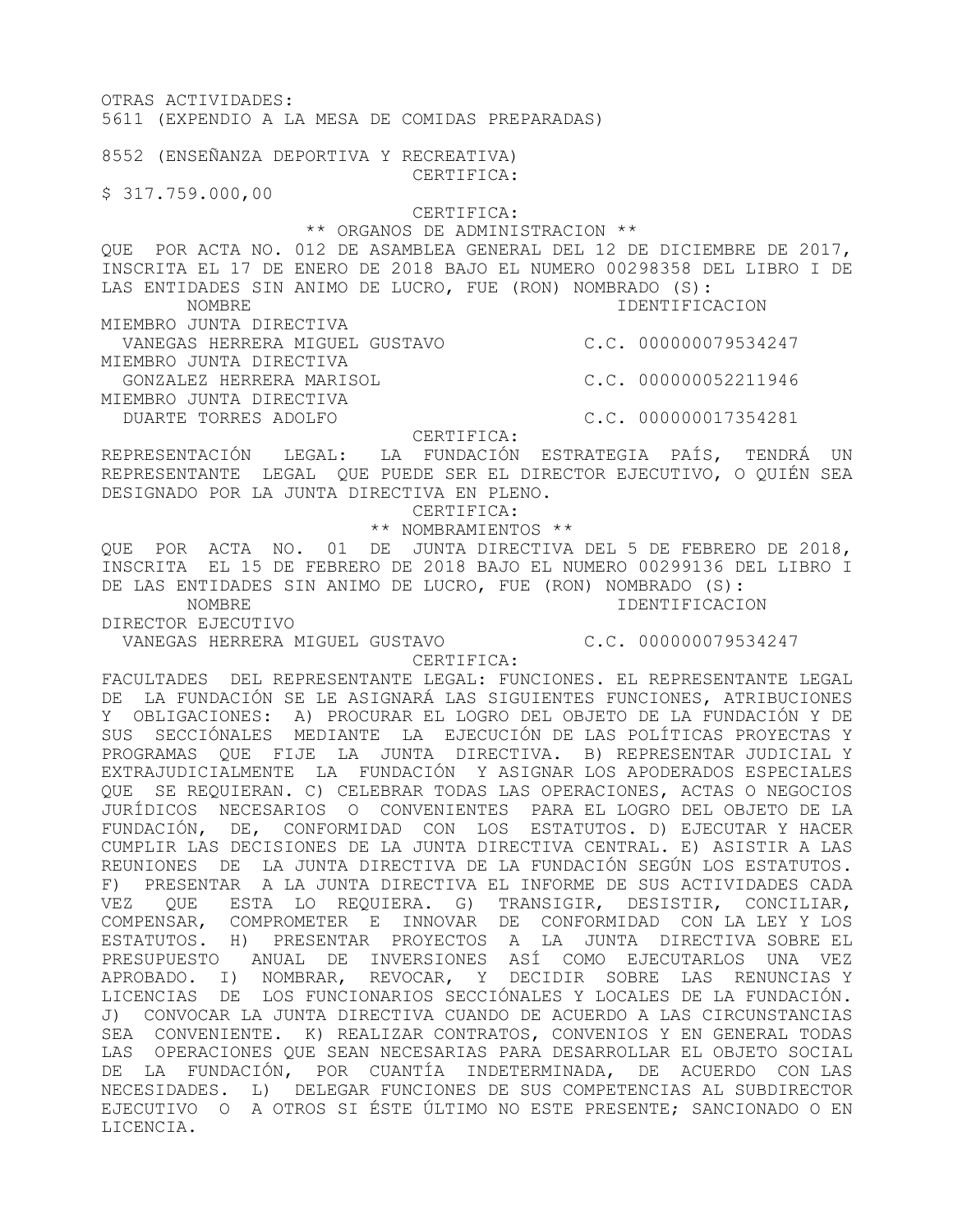

 **CÓDIGO VERIFICACIÓN: B21325908CBD5A**

9 DE SEPTIEMBRE DE 2021 HORA 05:27:24

 AB21325908 PÁGINA: 4 DE 4 \* \* \* \* \* \* \* \* \* \* \* \* \* \* \* \* \* \* \* \* \* \*

CERTIFICA:

QUE LA SOCIEDAD TIENE MATRICULADOS LOS SIGUIENTES ESTABLECIMIENTOS: NOMBRE : FUNDACION ACADEMICA CULTURAL FUNPARCAL MATRICULA NO : 01520017 DE 16 DE AGOSTO DE 2005 RENOVACION DE LA MATRICULA : EL 20 DE ABRIL DE 2021 ULTIMO AÑO RENOVADO : 2021 DIRECCION : CL 35 B SUR NO. 87 A 06 TELEFONO : 2655309 DOMICILIO : BOGOTÁ D.C. EMAIL : FUNPROSCA@GMAIL.COM \*\*\*\*\*\*\*\*\*\*\*\*\*\*\*\*\*\*\*\*\*\*\*\*\*\*\*\*\*\*\*\*\*\*\*\*\*\*\*\*\*\*\*\*\*\*\*\*\*\*\*\*\*\*\*\*\*\*\*\*\*\*\*\*\*\*\*\*\*\*

### CERTIFICA:

QUE EN ESTA CAMARA DE COMERCIO NO APARECEN INSCRIPCIONES POSTERIORES DE DOCUMENTOS REFERENTES A REFORMA, DISOLUCION LIQUIDACION O NOMBRAMIENTOS DE REPRESENTANTES LEGALES DE LA MENCIONADA ENTIDAD. CERTIFICA:

EL REGISTRO ANTE LAS CAMARAS DE COMERCIO NO CONSTITUYE APROBACION DE ESTATUTOS. (DECRETO 2150 DE 1995 Y DECRETO 427 DE 1996).

LA PERSONA JURIDICA DE QUE TRATA ESTE CERTIFICADO SE ENCUENTRA SUJETA A LA INSPECCION, VIGILANCIA Y CONTROL DE LAS AUTORIDADES QUE EJERCEN ESTA FUNCION, POR LO TANTO DEBERA PRESENTAR ANTE LA AUTORIDAD CORRESPONDIENTE, EL CERTIFICADO DE REGISTRO RESPECTIVO, EXPEDIDO POR LA CAMARA DE COMERCIO, DENTRO DE LOS 10 DIAS HABILES SIGUIENTES A LA FECHA DE INSCRIPCION, MAS EL TERMINO DE LA DISTANCIA CUANDO EL DOMICILIO DE LA PERSONA JURIDICA SIN ANIMO DE LUCRO QUE SE REGISTRA ES DIFERENTE AL DE LA CAMARA DE COMERCIO QUE LE CORRESPONDE. EN EL CASO DE REFORMAS ESTATUTARIAS ADEMAS SE ALLEGARA COPIA DE LOS ESTATUTOS.

TODA AUTORIZACION, PERMISO, LICENCIA O RECONOCIMIENTO DE CARACTER OFICIAL, SE TRAMITARA CON POSTERIORIDAD A LA INSCRIPCION DE LAS PERSONAS JURIDICAS SIN ANIMO DE LUCRO EN LA RESPECTIVA CAMARA DE COMERCIO.

# CERTIFICA:

DE CONFORMIDAD CON LO ESTABLECIDO EN EL CÓDIGO DE PROCEDIMIENTO ADMINISTRATIVO Y DE LO CONTENCIOSO ADMINISTRATIVO Y DE LA LEY 962 DE 2005, LOS ACTOS ADMINISTRATIVOS DE REGISTRO AQUÍ CERTIFICADOS QUEDAN EN FIRME DIEZ (10) DÍAS HÁBILES DESPUÉS DE LA FECHA DE LA CORRESPONDIENTE ANOTACIÓN, SIEMPRE QUE NO SEAN OBJETO DE RECURSO. LOS SÁBADOS NO SON TENIDOS EN CUENTA COMO DÍAS HÁBILES PARA LA CÁMARA DE COMERCIO DE BOGOTÁ.

|                         |  | * * * EL PRESENTE CERTIFICADO NO CONSTITUYE PERMISO DE |  |  | * * * |  |
|-------------------------|--|--------------------------------------------------------|--|--|-------|--|
| $\star$ $\star$ $\star$ |  | FUNCIONAMIENTO EN NINGUN CASO                          |  |  | * * * |  |